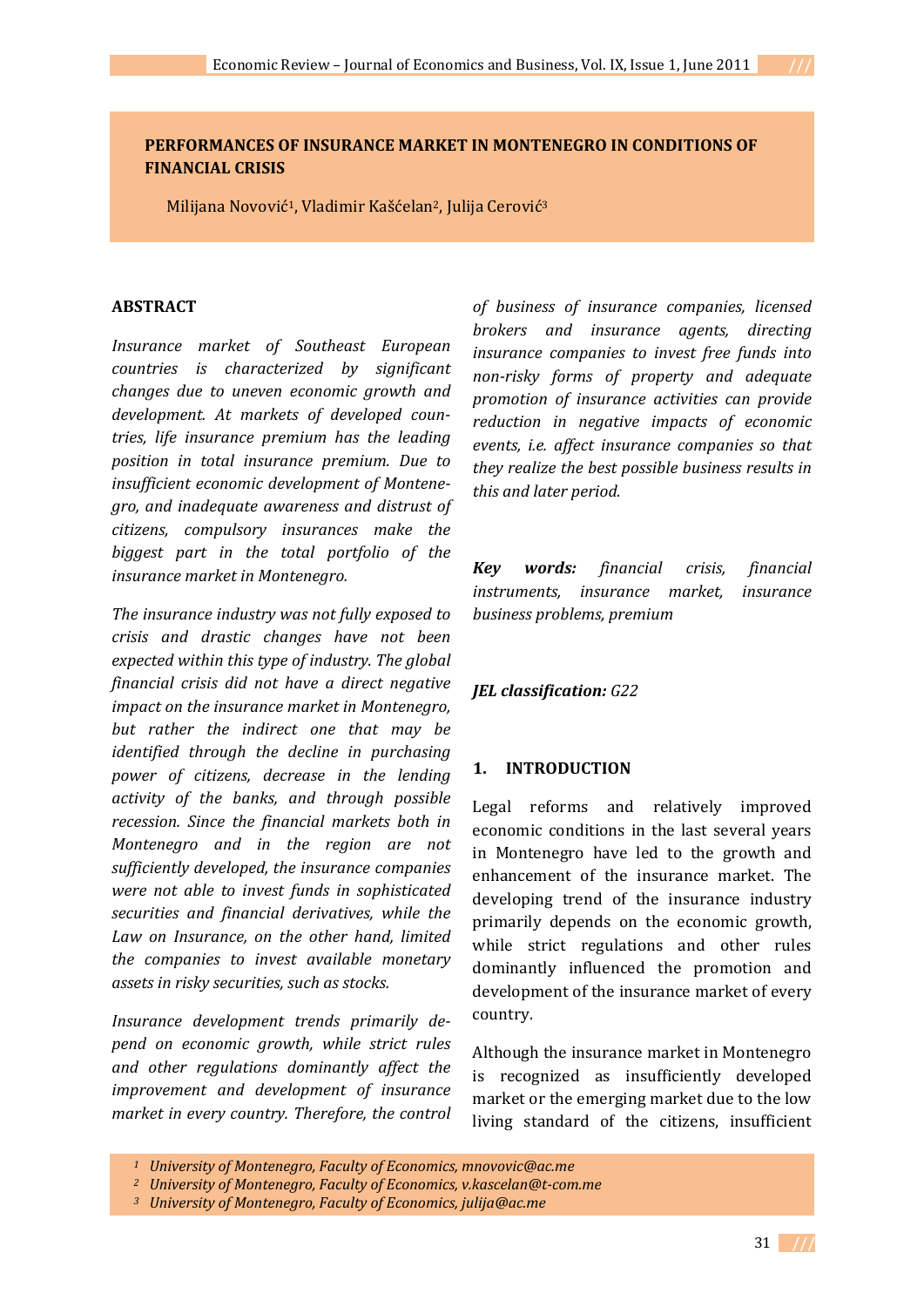development and instability of the financial market, the improvements can be noted in this important economic industry in the period from 2006 to 2009.

The transparency of the financial market in Montenegro and the lack of financial innovations (securitization transaction and financial derivatives trade), disabled a more significant impact of the financial crisis on balance positions of insurance companies. Although the financial crisis did not have direct, but rather indirect impact on the business of insurance companies and further development of the insurance market in Montenegro, insurance companies did face certain problems which arose as a consequence of decline in purchasing power of citizens, decrease in the lending activity of the banks, decrease of investment value, decrease in the liquidity of economy, all being results of macroeconomic instability and increase in citizens' distrust in the overall financial system of Montenegro.

The empirical researches focus on significance of economic growth as determinants for insurance market growth. Considering recent research on insurance markets, many of them have shown that the level of insurance demand in each country can be influenced by a number of different factors: economic, political, legal and social factors (Browne et al., 2000; Beck and Webb, 2003; Esho et al., 2004). Following the previous literature, it is indicated that nonlife (e.g. Outreville, 1990; and Browne, Chung & Frees, 2000) and life insurance demand (Browne & Kim, 1993; and Outreville, 1996) is positively associated with the level of GDP.

Complex interaction of market failures, global financial and monetary imbalances, weak su‐ pervision and inappropriate regulation were causes of current financial crisis (Larosiere et al., 2009, p.14). Also, insurance industry was less affected by the current crisis than banking sector, which was directly affected. However, despite the fact that insurance industry cycles do not necessarily follow cycles in the economy (Njegomir, 2006a), the current financial crisis has affected the insurance industry underwriting and investment activities. Most insurance companies are affected by market movements and by falls in the value of equities and property, so that they have investments in these asset classes which are not held against unit‐linked liabilites (Daykin, 2009).

Historically, insurers' investment results have been positive. They provided extra revenues that insurers used in order to offset negative results in underwriting operations, provide insureds with more competitive premiums, and to achieve higher profits for investors. The situation changed with the financial crisis. It has caused a significant decline in global equity markets that in turn has impaired the investment returns of the global insurance industry (Marovic, Njegomir & Maksimovic, 2010).

The main area of investigation in this paper is influence of financial crisis on insurance industry, precisely the link between global financial state and insurance market deve‐ lopment in Montenegro. Due to the law reforms, the beginning of work of Insurance Supervision Agency of Montenegro, as an independent institution for supervision and control of insurance sector in Montenegro, and improved economic conditions in the last couple of years, insurance market in Monte‐ negro was recognized as a growing market.

The changes realized at global financial market did not have a direct influence at national insurance market, but indirectly caused a decrease of standard of living,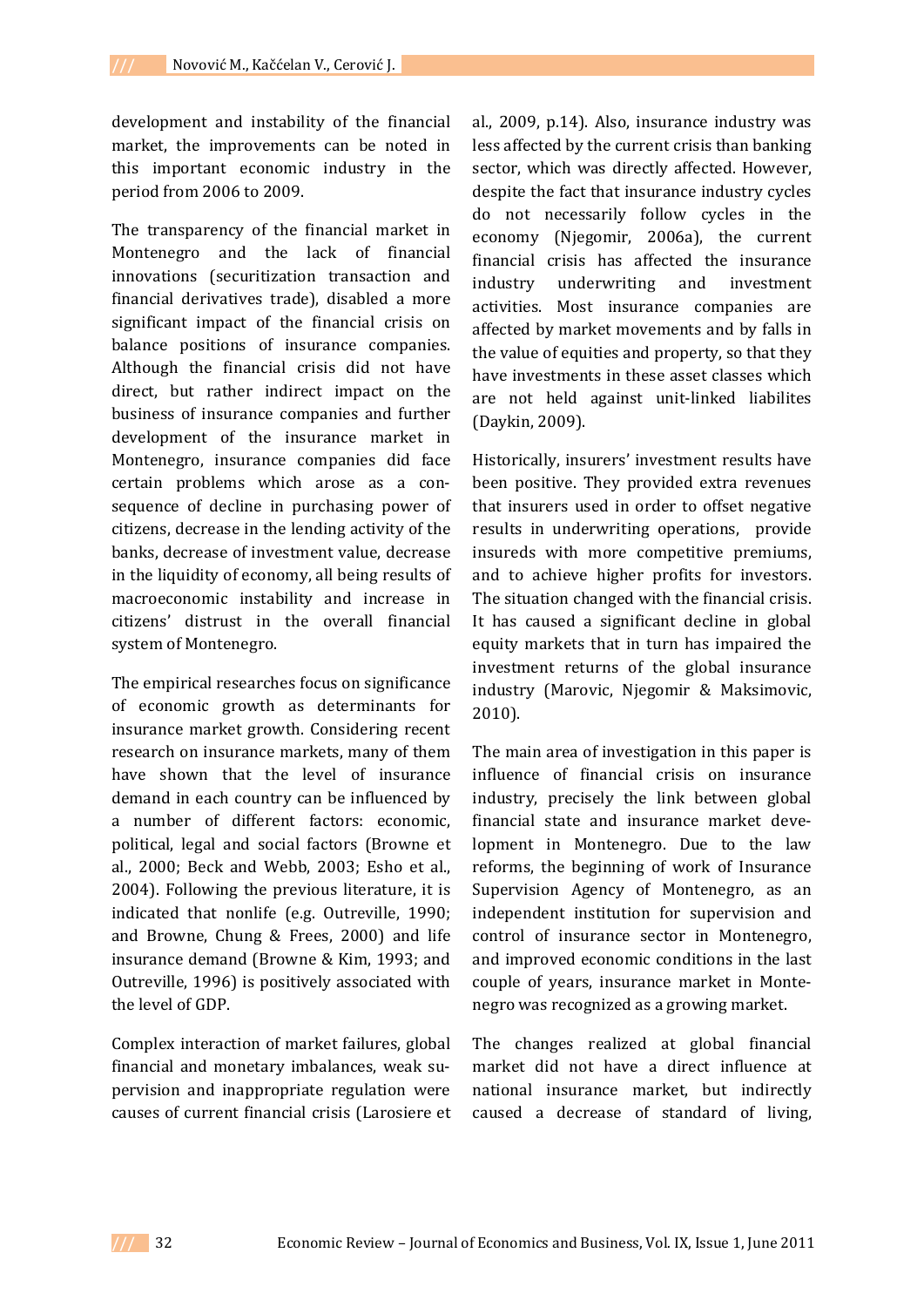purchasing power of inhabitants and their trust in all segments of the financial system of Montenegro. All stated above caused slower insurance market development (Kascelan, Novovic, Cerovic, 2010).

For the purpose of the research, the data were taken from the reports published by Insurance Supervision Agency, Central Bank of Montenegro and Nationales Insurance Bureau of Montenegro. The number of revoked and redeemed policies is estimated according to the data given by a few life insurance companies. Applied research met‐ hodology in the paper is data comparison in recent years, and ratio analysis of indicators in order to predict its further changes and to conclude present and future trends of the local insurance market.

The purpose of this paper is to describe the main characteristics of the insurance market in Montenegro, as well as to show its weaknesses and consequences of further de‐ velopment in conditions of the financial crisis. The aim of the paper is to indicate that, development of Montenegrin insurance market depends primarily on macroeconomic and social indicators. Knowing that insurance sector and general economic policy cannot improve those indicators in short term, the main goal of the authors is to indicate the following: the necessity of insurance business improvement, better control of insurance agents' work, more intensive education of citizens about advantages of life insurance and free funds investment in life insurance mar‐ ket, liberalisation of non life insurance sector in order to determine the adequate premium, and better supervision of general insurance sector according to the EU standards.

# **2. MACROECONOMIC AND OTHER INDICATORS OF INSURANCE MARKET IN MONTENEGRO**

Total premium realized at the insurance market in Montenegro amounted to approximately EUR 65.57 million in 2009, i.e. it increased at a rate of 8.24% when compared to 2008 (EUR 60.578 million). Lovcen insurance had a dominant position at the insurance market as it did in previous years (54.6%), which together with Montenegro insurance had approximately 72% of total annual premium in 2009. Atlas life was the smallest at the insurance market in 2009 having the share 0.12% of total premium<sup>1</sup>.

From the point of total premium participation in gross domestic product, growth can be noticed comparing to 2008. Total premium as percent of GDP in 2007 and 2008 (insurance penetration) was approximately 1.8%. Gross domestic product of Montenegro in 2009 was  $\epsilon$  3.003 bn<sup>2</sup>, so according to the data from the Insurance Supervision Agency, the growth of insurance market was recorded because market penetration was 2.18%.

Since Montenegro has 620,000 inhabitants, it may be concluded that the insurance premium per capita (insurance density) increased in relation to 2007 (when it amounted to EUR 82.3), as well as in relation to 2008 (when it amounted to EUR 97.67) i.e. insurance density was reaching the amount of EUR 104.35 in 2009. Although the insurance density has been continuously growing in the last several years, gross premium per capita in Montene‐ gro of EUR 104.35 is far below the average of the EU countries3.

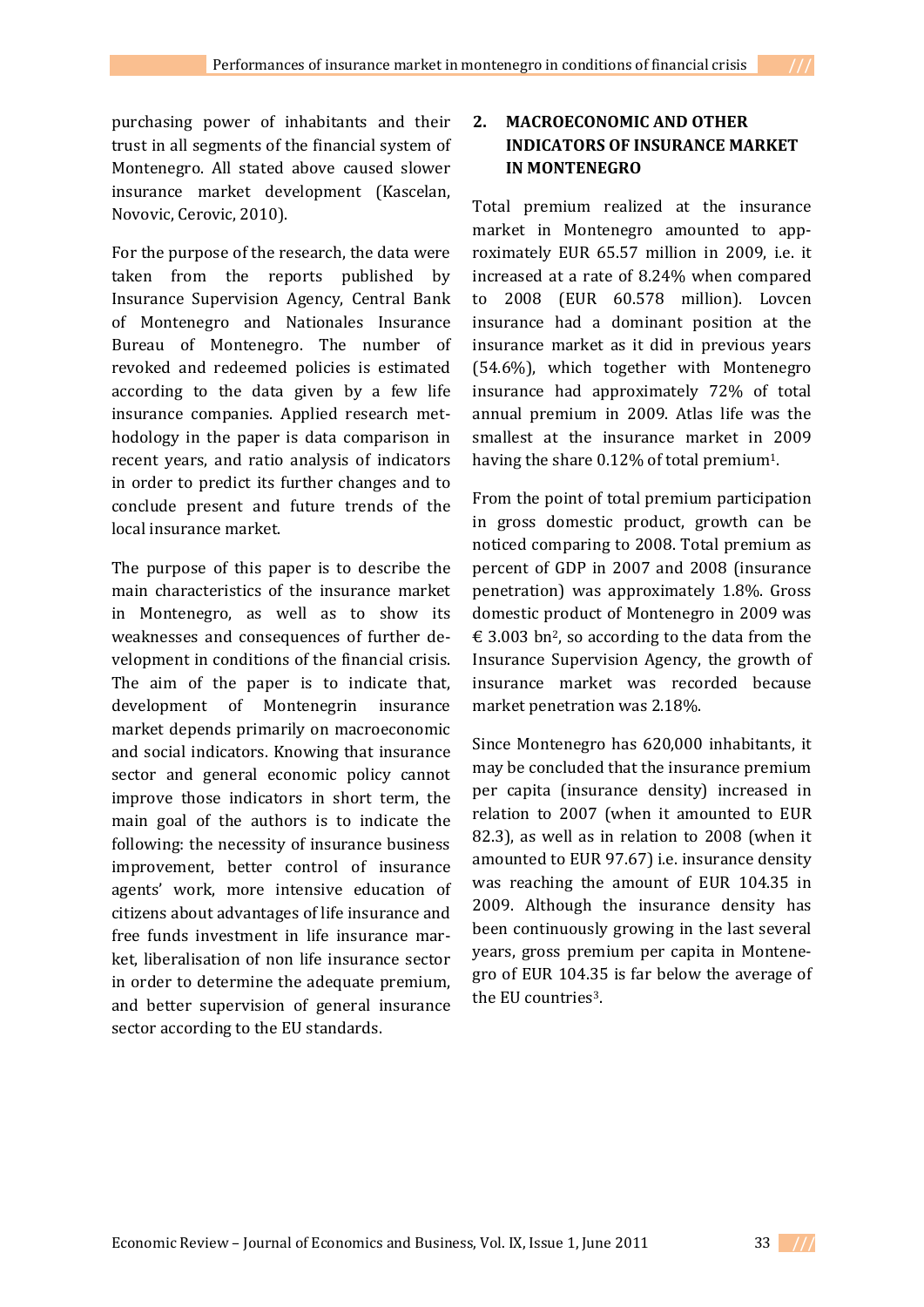

Graph 2.1. Insurance density in period 2002‐2009

*Source: Insurance Supervision Agency "Report on the condition at insurance market in 2009"*

The review of gross premium participation of each company in the total insurance portfolio in Montenegro is shown in the Graph 2.2.

Compulsory insurances are still dominant in the total portfolio of non life insurances in Montenegro, which indicates there is an insufficient insurance activity in Montenegro.



Graph 2.2. Participation of companies in total invoiced premium in 2009

*Source: Insurance Supervision Agency "Report on the condition at insurance market in 2009"*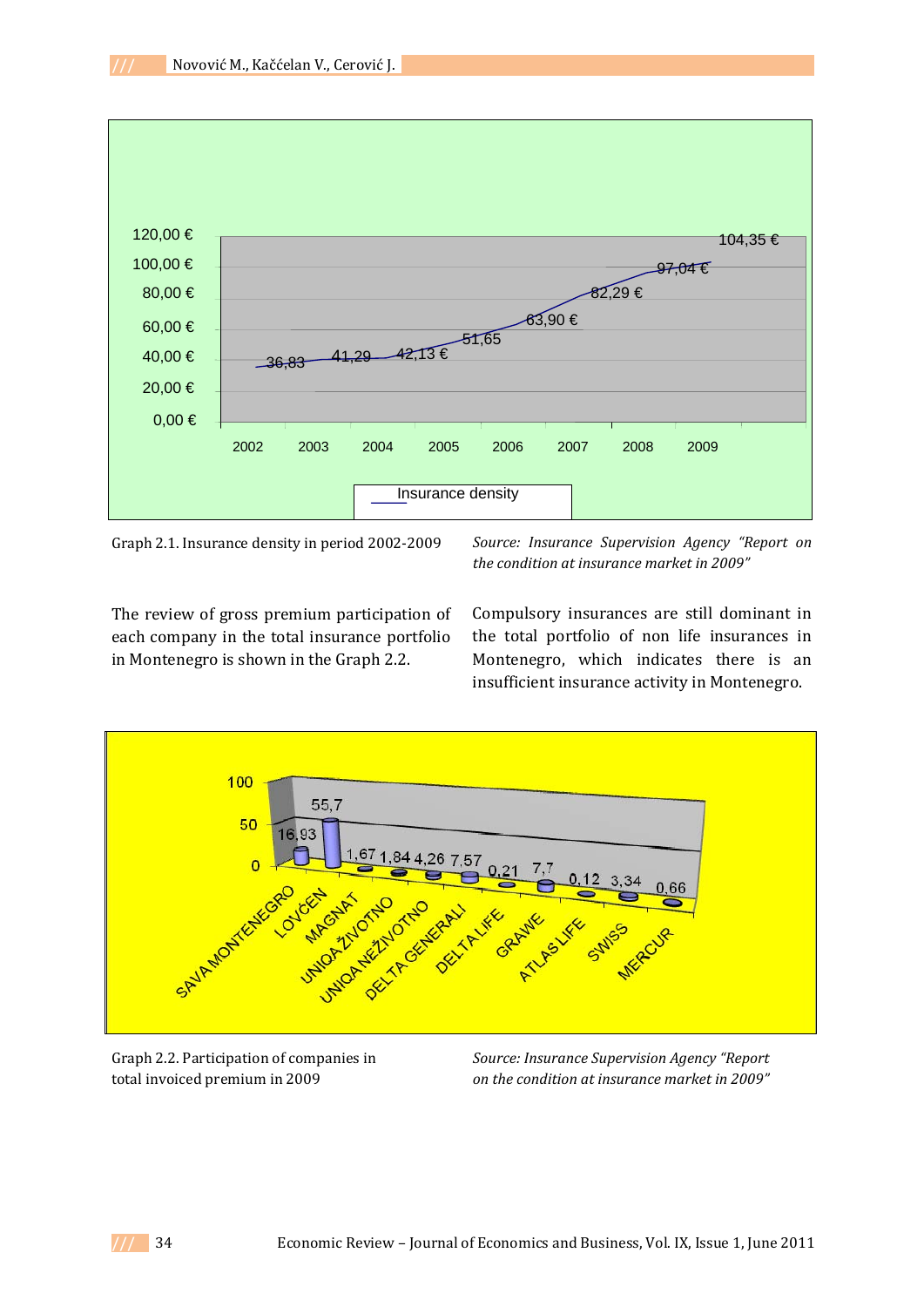|                               | 2008                            | 2009                            |
|-------------------------------|---------------------------------|---------------------------------|
| <b>Companies</b>              | Insurance premium in $\epsilon$ | Insurance premium in $\epsilon$ |
| Lovćen Osiguranje AD          | 15,945,421.00                   | 15,985,256.00                   |
| Montenegro Osiguranje AD      | 7,093,229.02                    | 7,758,911.00                    |
| <b>Magnat Osiguranje AD</b>   | 2,165,145.62                    | 1,125,944.92                    |
| Swiss Osiguranje AD           | 483,405.18                      | 613,516.00                      |
| <b>Delta Generali</b>         | 380,060.00                      | 3,264,055.03                    |
| Uniqa Neživotno osiguranje AD | 205,680.00                      | 1,951,458.30                    |
| <b>TOTAL</b>                  | 26,272,940.82                   | 30,699,141.25                   |

| Table 2.1: Vehicle insurance premium in 2008 and 2009 |  |
|-------------------------------------------------------|--|
|-------------------------------------------------------|--|

Despite the previous period until 2008, when the premium of compulsory insurances was approximately  $\epsilon$  26 million and we could record a slightly decreasing trend in this type of insurance at an average annual rate of approximately 2%, in 2009 compulsory insu‐ rance premium was  $\epsilon$  32 million, which indicates the growth of compulsory insurances at a rate of 20.9%.

i.e. insurance premium for those policyholders who were approved a discount on standard premium due to adequate keeping of insured property. Vehicle insurance premium increa‐ sed at a rate of 17% in 2009, but the decrease in the total number of insured vehicles was also recorded at a rate of 7.8% in 2008.

Table 2.2: Total number of vehicle insurance policies in 2008 and 2009

| <b>TYPE OF VEHICLE</b>             | <b>Number of policies, 2008</b> | <b>Number of policies, 2009</b> |
|------------------------------------|---------------------------------|---------------------------------|
| Passenger cars                     | 193,563                         | 176,805                         |
| <b>Heavy motor vehicles</b>        | 10,801                          | 11,413                          |
| <b>Buses and trolleybuses</b>      | 1,183                           | 1,225                           |
| <b>Bus and trolleybus trailers</b> | 55                              | $\overline{4}$                  |
| Trailers and other towed vehicles  | 1,303                           | 1,154                           |
| <b>Other motor vehicles</b>        | 5,494                           | 5,215                           |
| <b>Marginal policies</b>           | 34,115                          | 38,275                          |
| <b>TOTAL</b>                       | 246,514                         | 234,091                         |
| Total without marginal insurance   | 212,399                         | 195,816                         |

The following tables show the vehicle insurance premium, as well as the total number of insured vehicles at the market of Montenegro in 2008 and 20094:

The increase in compulsory insurance premi‐ um in 2009 was realized because of bonus cancelling within vehicle insurance and therefore increase in the price of the service,

Gross premium of non life insurance increased at a rate of 7.78% in comparison with 2008 and is over  $\epsilon$  57 million. Estimated non life insurance per capita is approximately over  $\epsilon$ 90 in 2009, coefficient of non life insurance density increased by approximately  $\epsilon$  5 compared with 2008, when non life insurance premium per capita was  $\epsilon$  85. Non life insurance premium participated with 1.9% in GDP of Montenegro in 2009.

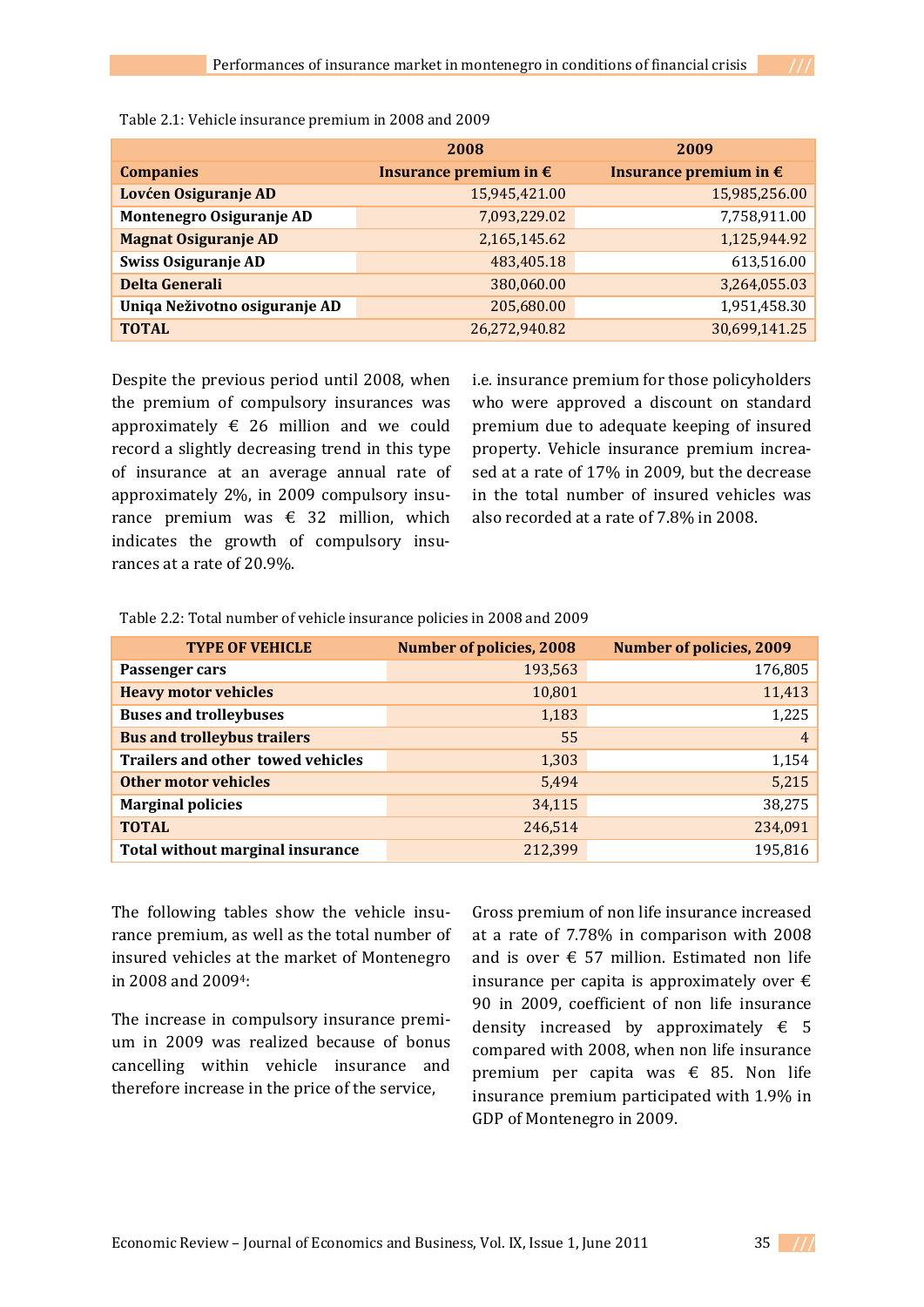Since the effects of the financial crisis were felt in the second half of 2009, the explanation of the growth in property insurance in 2009 can be the fact that big policyholders (Elektroprivreda, Plantaže, etc.) renewed their insurance contracts in the first half of the year and therefore the decrease in non life insurance premium is expected in 2010. Life insurance in Montenegro since 2004, when its participation in the total insurance portfolio was under 2%, has recorded a significant growth both in paid and invoiced premium and in participation in total insurance portfolio. The participation of life insurance in total insurance portfolio in 2009 was app‐ roximately 12.33%, the total invoiced pre‐ mium amounted to  $\epsilon$  8 million. Invoiced life insurance premium in 2008 was app‐ roximately  $\epsilon$  7.2 million, which indicates a slight growth of premium in 2009, especially if we take into consideration the fact that there is a difference between invoiced and charged premium (within life insurance particularly) and that a significant number of life insurance policies were purchased or revoked in the conditions of the financial crisis5.



Graph 2.3: Life and non life insurance in total portfolio in 2009

Low living standard, insufficiently developed citizens' awareness of the advantages of life

insurance over all other free funds investment forms, as well as general economic conditions in Montenegro are the main reasons of insufficient life insurance share of the market in Montenegro. The fact that life insurance premium per capita in 2009 was only about  $\epsilon$ 13, and its participation (of total life insurance premium) in GDP in the same year was only 0.27%, speaks in favour of this.

According to the researches of reputable European institutions, the activity of pension funds is highly rated in the group of the most prospective business for the future period. In the countries with developed capital market, pension funds belong to the biggest insti‐ tutional investors. A voluntary pension fund is defined as a type of investment fund used for collecting voluntary contributions from citizens and their investment with the aim to provide private pensions.

Contributions paid into the voluntary pension fund are entered on the personal account of the fund member and are his/her property. The fund members can withdraw their assets when 50 years old. If the voluntary pension fund does not meet the expectations of citizens, assets can be transferred from the individual (personal) account of the member to another voluntary pension fund or with‐ drawn with the reduction for the resigning fee.

According to law, fund members' money can be invested into shares, investment funds, bonds, treasury bills and other short‐term securities issued by the state, as well as into long-term bonds issued by companies, which are the object of trade in domestic stock exchanges and those of the EU and OECD. A specialized management company, which is given permission by the Securities Commi‐ ssion and whose minimal capital cannot be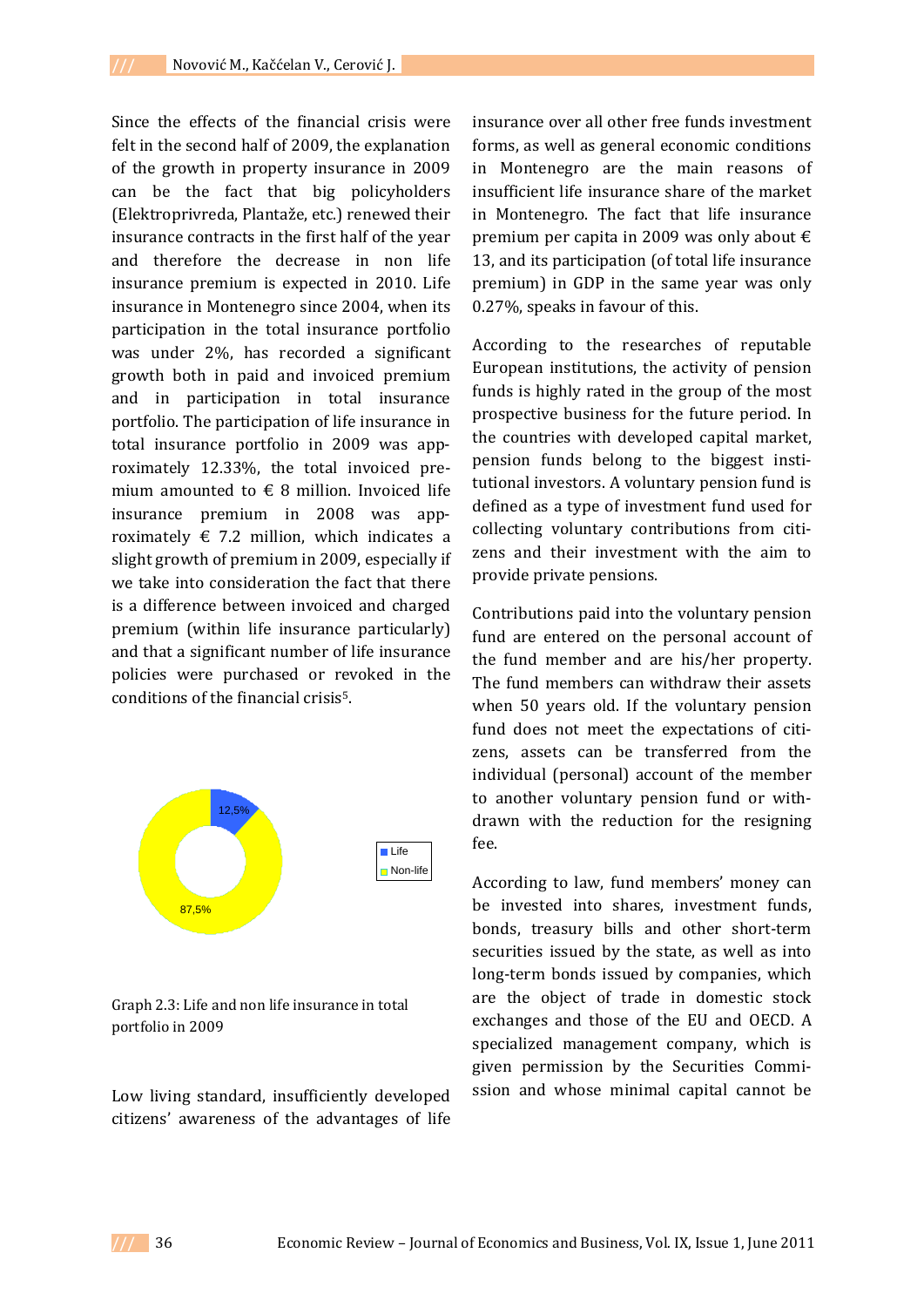lower than  $\epsilon$  250,000, manages the pension fund.6

Law on Voluntary Pension Funds regulates the conditions for the establishment and organi‐ zation of voluntary pension funds. So far, the following companies managing pension funds have been given the permission by the Securities Commission7:

|  |  | Table 2.3: Voluntary pension funds in Montenegro |
|--|--|--------------------------------------------------|
|  |  |                                                  |

| <b>Company name</b>      | <b>Permission issue date</b> |
|--------------------------|------------------------------|
| <b>DZU Atlas Penzija</b> | 18.03.2008.                  |
| <b>DZU Market Invest</b> | 16.12.2008.                  |
| <b>DZU NLB Penzija</b>   | 30.01.2009.                  |

In Montenegro in 2009, two voluntary pension funds were active, "Atlas Penzija" and "Market Penzija". The Law on Voluntary Pension Funds having been enacted in 2006, gave the citizens of Montenegro a possibility to provide additional monetary assets through long-term saving for old age besides safe saving through life insurance.

According to the official data for 2009, it can be concluded that the insurance market of Montenegro was not significantly affected by the global financial crisis and that it achieved a slight growth in all segments compared to the previous year. However, insurance compa‐ nies still faced certain business problems in 2009, especially in the segment of life insurance, so it can be concluded that official data do not give a completely realistic picture of the insurance market in Montenegro.

## **3. NEGATIVE PERFORMANCES OF INSURANCE MARKET IN MONTENEGRO AND POSSIBLE IMPROVEMENTS**

Although official statistics indicates the growth of Montenegrin insurance market in 2009, regarding real economic events, insu‐ rance companies did face business problems

typical of economic stagnation and crisis. The most significant problems of the insurance sector are decrease in investment yield from the investments at financial market, decline in purchasing power of citizens, as well as decrease in the lending activity of the banks which negatively affects further growth of insurance market.8 With the approval of housing loans, as well as real estate loans and vehicle loans, the lending activity of the banks was regarded as an important activator of the insurance market. Lending expansion seri‐ ously affects the growth of insurance premium, especially for household insurance products, CASCO and vehicle insurance.

Due to the decrease in personal incomes, functionality of the financial market and general economic trends, life insurance com‐ panies have faced the problem of increased demand for buying insurance policies, difficult premium collection, as well as general decrease in total voluntary insurance pre‐ mium collected.

Life insurance companies were forced to revoke a certain number of insurance policies in 2009, due to the impossibility to charge premiums. If less than one tenth of contracted insurance duration passes from the beginning of the insurance and the insured does not pay mature premium within 30 days after receiving the second notice, most of the insurance companies revoke, i.e. terminate the life insurance contract. In the situation when the insurance contractor wants to resume paying the premium after the policy revocation, the contractor is obliged to ask for the reactivation of the policy in written and to discharge the remaining obligation of paying the premium within one year from the termination of the contract.

Regarding the unavailability of data showing the total number of revoked policies in

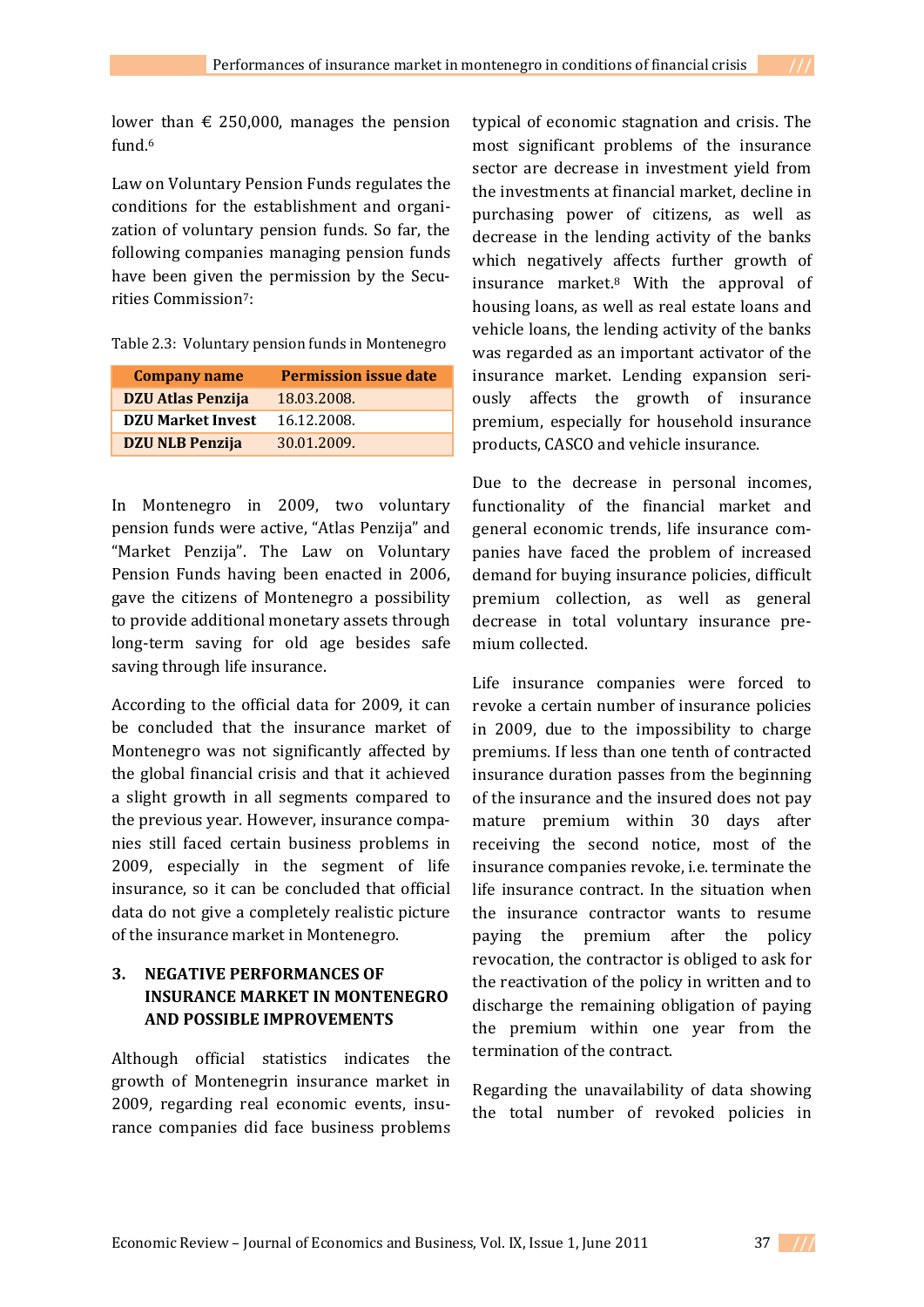Montenegro in 2009, most of the revocations, according to the data from some life insurance companies, were realized in October 2009 (which confirms the fact that the crisis affected the insurance market most signi‐ ficantly in the second half of 2009), as well as that premium payment in 2010 continued its negative trend. The number of policies revoked also depends on the profile of policyholders in certain companies. Naturally, it can be concluded that a large number of insurance companies do face the problem of life insurance policy charging. Further on, this implicates that the data on invoiced premium of life insurance is not relevant for deter‐ mination of the objective situation at the life insurance market of Montenegro and therefore the real premium (really charged) is significantly lower than invoiced, i.e. real participation of life insurance in total portfolio in 2009 was 10% at most. The same can be expected for 2010, and the really charged life insurance premium will be less than invoiced premium.

Demands for insurance policy purchasing are also one of the problems life insurance companies face. Mostly, if 3 annual insurance premiums are paid, on insurance contractor's demand to terminate the insurance, insurance company pays redemption value of the insurance policy. The redemption cannot be demanded either by creditors (unless the policy was pledged), or by insurance bene‐ ficiary (unless they are irrevocably deter‐ mined)<sup>9</sup> Considering the decline in purchasing power of citizens and them being insufficiently informed mostly by brokers and agents about characteristics and significance of life insurance products, companies face the problem of surrender and payment of financial funds before the maturity of the insurance contract.

When analyzing non life insurance market of Montenegro, it is necessary to emphasize the following apparent problems insurance companies were facing in 2009 and that are partially and most probably to follow them in the future period, too:

- 1. decrease in the number of vehicle insurance policies due to re‐registering of approximately 50,000 cars from Monte‐ negrin to Serbian plates and therefore the decrease in income from car insurance premiums due to the decrease in the number of insured objects;
- 2. decrease in CASCO insurance due to the construction crisis, drop in lease purcha‐ sing of cars etc., which will certainly cause a decrease in property insurance in the following period;
- 3. problems with unregistered cars and payment of compensation by the National Bureau of Montenegro<sup>10</sup>;
- 4. excessive provisions for insurance agents;
- 5. low premium per policyholder for more products of property insurance;
- 6. high expenses of insurance operation.

Transitional process in insurance started considerably later compared to other economic sectors and is among significant problems for the dynamics of development of the insurance market in Montenegro. Impacts of the world crisis which struck financial sector of developed countries, but also the developing ones, also have negative impact on the further development of non life insurance market in Montenegro. Individual attitude toward future, care about health protection and existence at a later age largely depend on the attitude of the state toward dynamics and direction of insurance sector development. In other words, without clearly defined long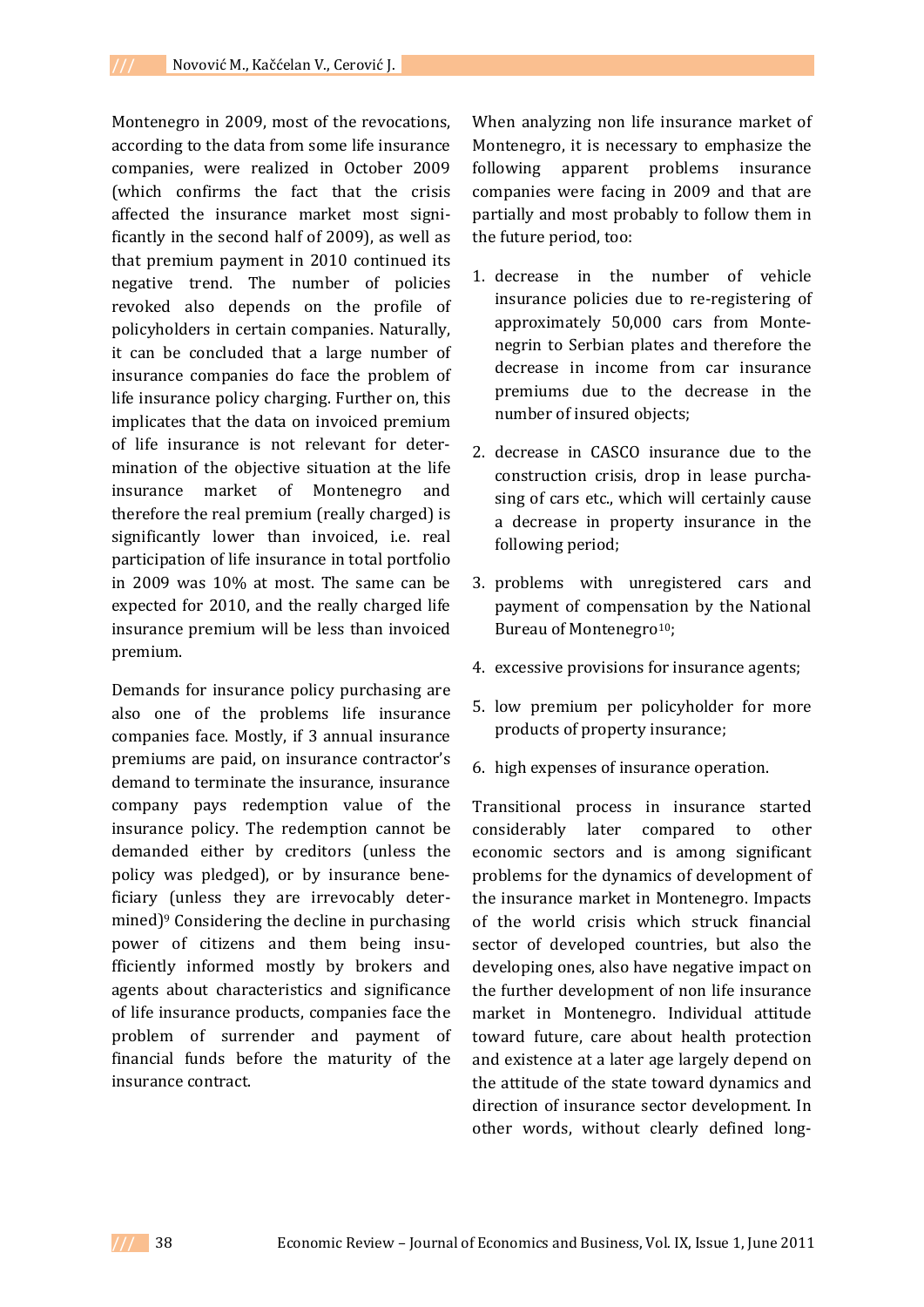term strategy of development of both compulsory and voluntary insurance, neither the change in the attitude of citizens toward safety and protection, nor significant positive trends in insurance development can be expected. General harmonization of national and European laws conditioned regulation changes regarding insurance activity.

The realization of pension insurance through the system of capital accumulation considerably changes the role of the state, reducing it to the provision of institutional setting for the work of pension funds and capital market. In the system of capital accumulation, contribution payments are directly connected with future pensions, establishing tight connection between individual contribution and individual benefit.

Investment policy of pension funds should be very conservative, especially in the period of market instability and negative trends of financial market because the investment safety is in the first place. The possibility of voluntary pension funds' property growth in Montenegro in this and following years does not have to be limited if the accumulation of collected contributions is provided by many fund members in a long period of time, i.e. in future. Pension funds, as well as life insurance companies, must invest their own funds into safe property types and securities with high rating. It is also necessary to provide tax relief for asset payments into pension funds. In other words, pension funds need a regime including: (a) contributions tax-free (contributions for all kinds of incomes from labour should be tax‐free); (b) fund incomes tax‐free (in order to avoid double taxation of fund incomes), and (c) taxation of funds' payments (in order to increase payment sums for  $citizens,$  i.e.  $pensions)$ <sup>11</sup>. In that way Montenegro would support and stimulate savings for pension, as well as the establishment of new pension funds in currently worrying conditions of financial business caused by negative effects of economic and financial events in the world.

Health insurance sector should be least affected by global events. Change of law regulations in Montenegro is the possibility for long-term stabilization of the health sector. If this is not carried out, there is a risk of future increase in financial instability in the system of health protection. It is necessary to clearly define the rights of the policyholder from compulsory insurance. Regular payments, without exception, are the basis of good functioning of health protection system and health insurance and therefore it is necessary to ensure that no legal entity is excluded from the obligation on the bases of health insurance contribution paying.

The problem the state may face is certainly the distrust toward any kind of health insurance. The state must find the way to recover lost confidence and create a positive atmosphere in the public for the implementation of voluntary health insurance, providing citizens with quality information about important advantages of this insurance type and, at the same time, about global advantages which are to be reflected onto compulsory health insurance system within implementation of voluntary health insurance.

Both contribution debtor and potential users of health services want to know where their monetary assets go, if investments into health care system can pay out and what outcome they can expect for the money they save for health care protection. In future, it can be expected that private insurance companies will have to provide more investments into networks of polyclinics and into staff if they want to follow development trends, which will be a satisfactory basis for future market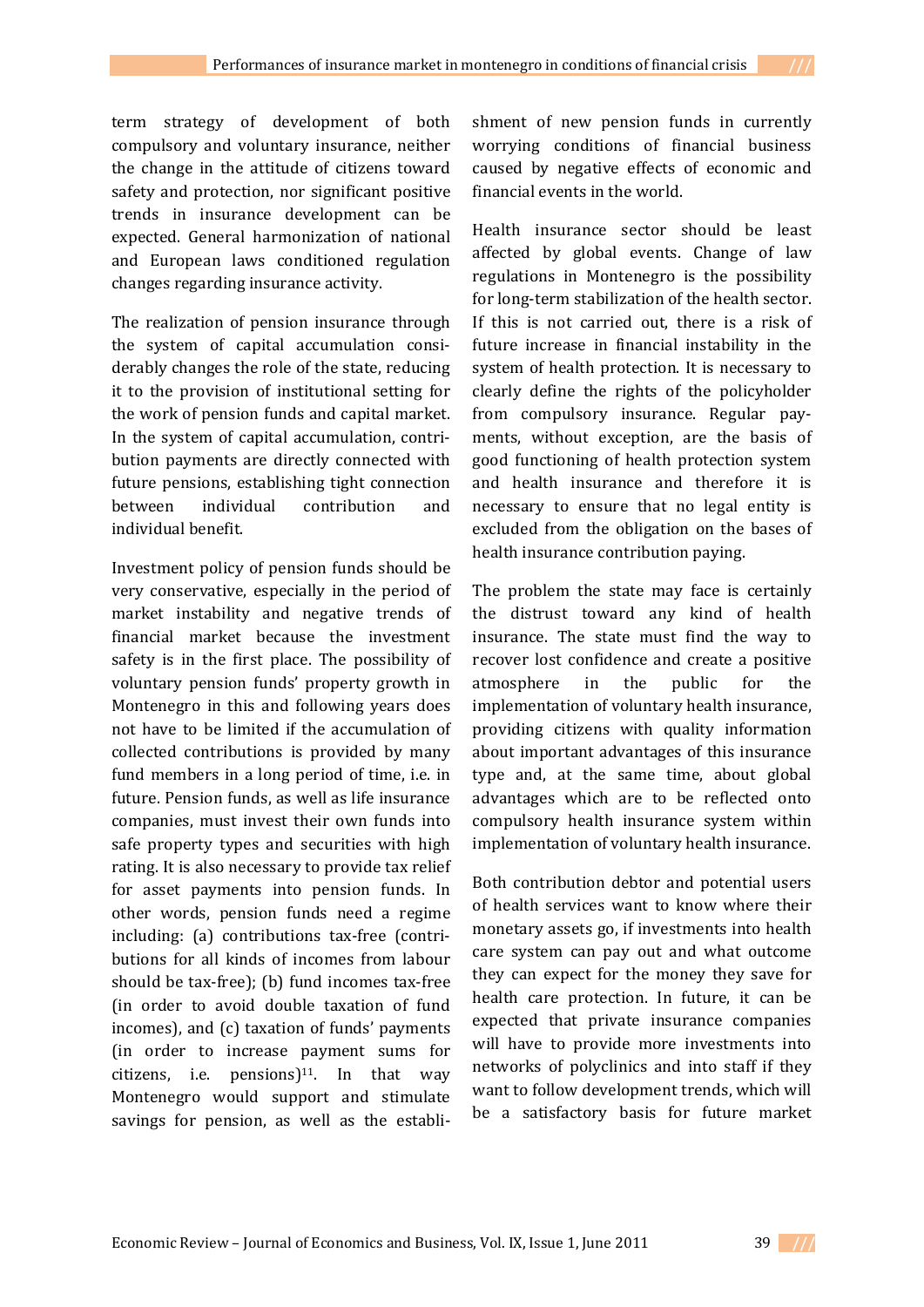positions for this kind of insurance. Many private insurance companies must plan founding their own polyclinics and conclude health care service contracts with polyclinics which are not their property. Private insurance companies will certainly prepare an offer of new voluntary health insurance products. In the following period they will also introduce surgeries in the compulsory health insurance system solved through waiting lists, which will unburden state expenses for health insurance. With this aim, it is necessary to define free hospital capacities precisely, but without disorganizing the system of public health care. It is also important to emphasize that private insurance companies must pay special attention to the correct premium assessment.

For the introduction of voluntary health insurance in Montenegro, health care providers also have an important role. It is very important for all state health care institutions to realize the necessity and importance of introduction of the new type of health insurance. Cooperation with health care institutions includes defining the health care service standards and introduction of finan‐ cing models and cooperation in the moder‐ nization process during the establishment of informational business support. Introduction of voluntary health insurance in Montenegro should begin with the introduction of additional insurance, i.e. insurance against participation paying risk. This insurance would be defined as public interest by the state, in order to protect the interests of policyholders. They would be able to get insurance for all regulated extra payments or just those they choose themselves according to their own needs and financial capacity. Supplementary insurance can function only in connection with compulsory health insurance.

The condition for the introduction of supplementary insurance is the existence of a certain number of services which are not included (completely or in some percent) into compulsory health insurance. There are few such services in Montenegro and even in the forthcoming law amendments they are poorly represented, which means the implemen‐ tation of supplementary health insurance in the near future is more theoretical than practical.

Along with the achievement of certain precon‐ ditions in the future, the introduction of private health insurance can be expected in Montenegro. For exclusive private health insurance it is necessary that the state establishes law regulations which would enable the employed with higher incomes to have only private health insurance. Regarding the current practice and the present situation, there is a danger that, along with the introduction of this type of insurance, without necessary preconditions, the pressure on policyholders of compulsory insurance would increase (extension of the periods on waiting lists). This system is applicable in the countries with the public system including internal and external control over the activity of public health care institutions. That situation is not typical of Montenegro, but if reform processes are carried out, there is a possibility of providing proper functioning of public health care institutions and in this way introduction of parallel insurance.

## **4. CONCLUSION**

The world financial crisis had an indirect negative impact on insurance through decreased trust of clients, i.e. policyholders, toward all participants of financial market and insurance companies. Analyzing indicators of the market for 2009 and not focusing on problems and characteristics of the market, it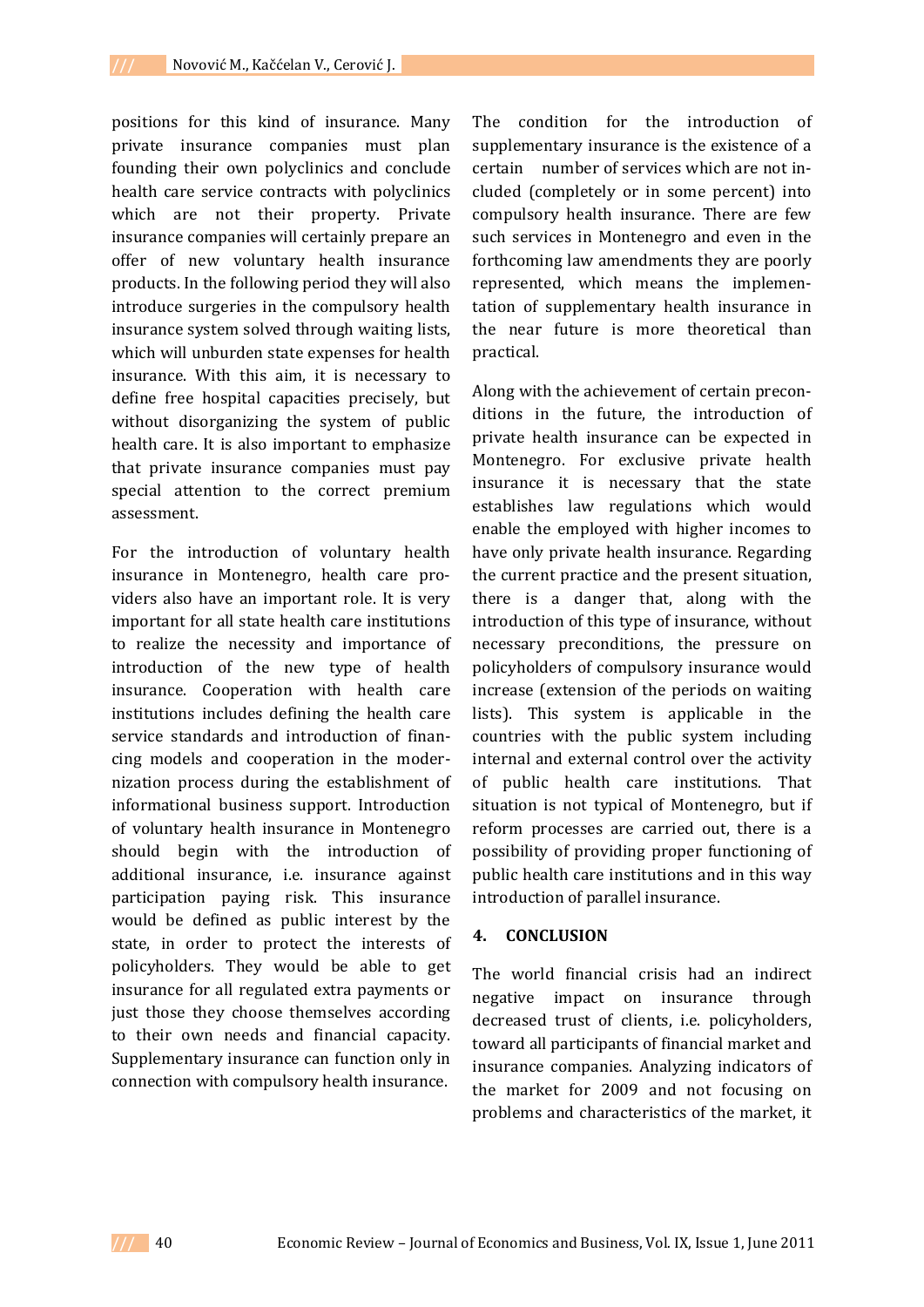could be concluded that the crisis did not have a more significant impact on the business of insurance companies in 2009. However, insurance companies did face the problem with payments of life insurance, decrease in number of insured objects, increase in policy purchasing and total expenses of insurance, so it is realistic to expect a delayed growth of the insurance market in the next period.

Although according to the number of citizens, the number of insurance companies in Montenegro is not small, it is possible to keep market competition only by the improvement of competitive strengths of the companies, by analysis of insured needs, which means by improvement of existed or introduction of new insurance products. Also, investment of free funds into safe property types is necessary, as well as a restrictive control of entire insurance sector, especially brokers and agents. This will provide moderate growth in insurance premium, the protection of insurance market from the effects of financial crisis, which enables its further moderate improvement.

In order to alleviate problems life insurance companies faced, in the first place increased purchase of insurance policies and the problem of premium payment, insurance companies must pay attention to sales channels, especially the quality and business mode of hired insurance agents. On the other hand, insurance companies should prolong the allowed period of delay in premium paying (according to their own financial capacity), and to correct insurance policies with as low expenses for the policyholder as possible and increase the number of premium payment instalments. When it comes to the solution of the problems non life insurance companies face, it is necessary to control and correct expenses of insurance operation, take adequate policy of bonuses and sanctions, as

well as to control the adequacy of non life insurance tariffs. Also, taking into consideration the fact that there is a large number of unregistered vehicles, as well as uninsured boats and vessels in Montenegro, the National Bureau of Montenegro, in cooperation with the entire insurance sector, educational institutions and other regulatory and judicial authorities, must put an effort for the Law of Compulsory Insurance in Traffic to be completely respected. That would decrease total payments from the Guarantee Fund and consequently the future expenses which the insurance companies dealing with compulsory insurance against liability have toward the Guarantee Fund of Montenegro.

Owing to the pension insurance reform and legal innovations, Montenegro has opened its door to many companies for the registration of the companies which will manage pension funds. At the same time, citizens are given a possibility to provide a sufficient pension sum and therefore safe future by choosing the fund or by diversification of investments into more types of savings (pension and life insurance). Taking into consideration the fact that Montenegro has not enacted the law on compulsory contribution paying into private pension funds, it is clear that most citizens are burdened with expenses for compulsory (state) pension insurance. The establishment of new insurance companies and companies for management of pension funds will increase the importance of insurance activity. Insurance companies will introduce new insurance products (products of life, pension and health insurance), which will, together with future economic development of Montenegro, have a positive impact on the life insurance development dynamics.

Expecting that Montenegro will become the member of the EU and that negative effects of the financial crisis will be reduced, it remains

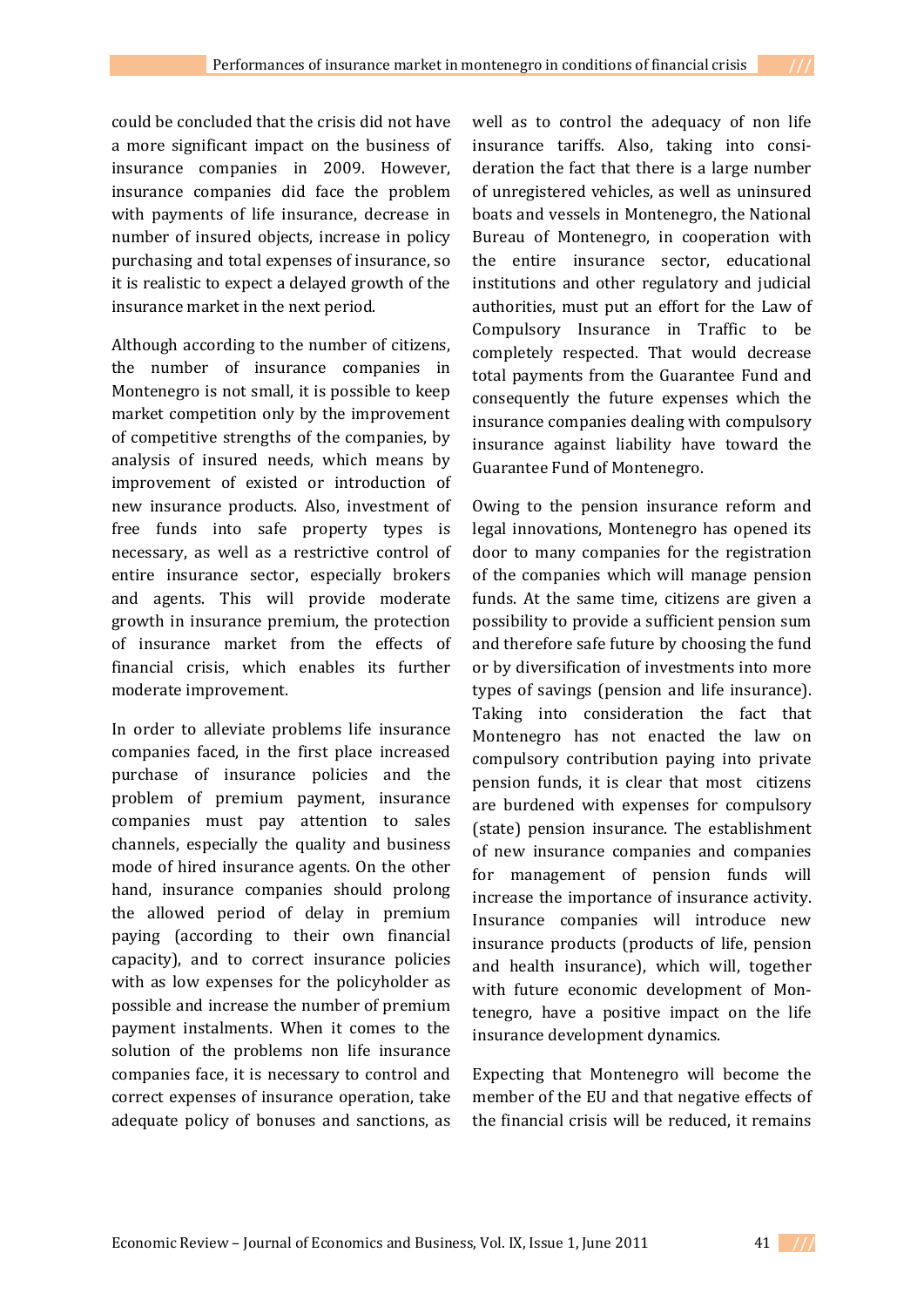to be seen whether the legislative harmoni‐ sation and liberalisation of compulsory insurance market, as well as improved macroeconomic conditions, will have a positive impact on insurance market development in general. Also, future researches should indicate how business policies of insurance companies will influence the insurance market. The question that remains open is if and how the development of companies' competitiveness strengths, harmonised with global competition strategy, and launching new insurance products according to citizens' needs, will improve the insurance market in Montenegro.

#### **REFERENCES:**

### **Book:**

1. Kascelan V., Novovic M. (2009): Osiguranje i aktuarska matematika, I izdanje, Univerzitet Crne Gore, Podgorica

### **Journal article:**

- 1. Browne, M.J. & Kim, K. (1993): An International Analysis of Life Insurance Demand. Journal of Risk and Insurance, 60, 671‐688
- 2. Browne, M.J., Chung, J. & Frees, E.W. (2000): International Property‐Liability Insurance, Consumption. Journal of Risk and Insurance, 67, 391‐410
- 3. Кашчелан В., Новович М. (2009): Характеристики рынка страхования Черногории, Финансы, Но. 8, 53‐60
- 4. Marovic, B., Njegomir, V. & Maksimovic, R. (2010): The Implications of the Financial Crisis to the Insurance Industry – Global and Regional Perspective. Economic Research, 23(2), 127‐141
- 5. Njegomir, V. (2006): Cycle character of insurance and reinsurance industry. Industrija, 34(4), 47‐61
- 6. Outreville, J.F. (1990) : The Economic Significance of Insurance Markets in Developing Countries. Journal of Risk and Insurance, 57, 487‐498
- 7. Outreville, J.F. (1996): Life Insurance Markets in Developing Countries. Journal of Risk and Insurance, 63, 263‐278

#### **Conference Paper:**

- 1. Daykin C. (2009): Тhe impact of the global financial crisis on social security and pensions, Proceedings: "Insurance and the Global Financial Crisis", jun, Zlatibor
- 2. Kašćelan V., Novović M. (2007): Novi proizvodi tržišta osiguranja Crne Gore, Zbornik radova: "Novi proizvodi osiguranja", jun, Zlatibor
- 3. Novovic M., Kascelan V., Cerovic J. (2010): Problemi poslovanja osiguravajućih kompanija u Crnoj Gori, Zbornik radova: "Poslovanje osiguravajućih kompanija u uslovima krize", jun, Zlatibor

### **Website:**

- 1. Insurance Supevision Agency of Montenegro (2011) [Online]. Available from : http://ano.me/en/index.php?option=co m\_phocadownload&view=category&id=2: &Itemid=69 [Accessed: January 2011]
- 2. Nationales Insurance Bureau of Montenegro (2011) [Online]. Available from : http://www.nbocg.me/cg/index.php/arh iva [Accessed: November 2010]